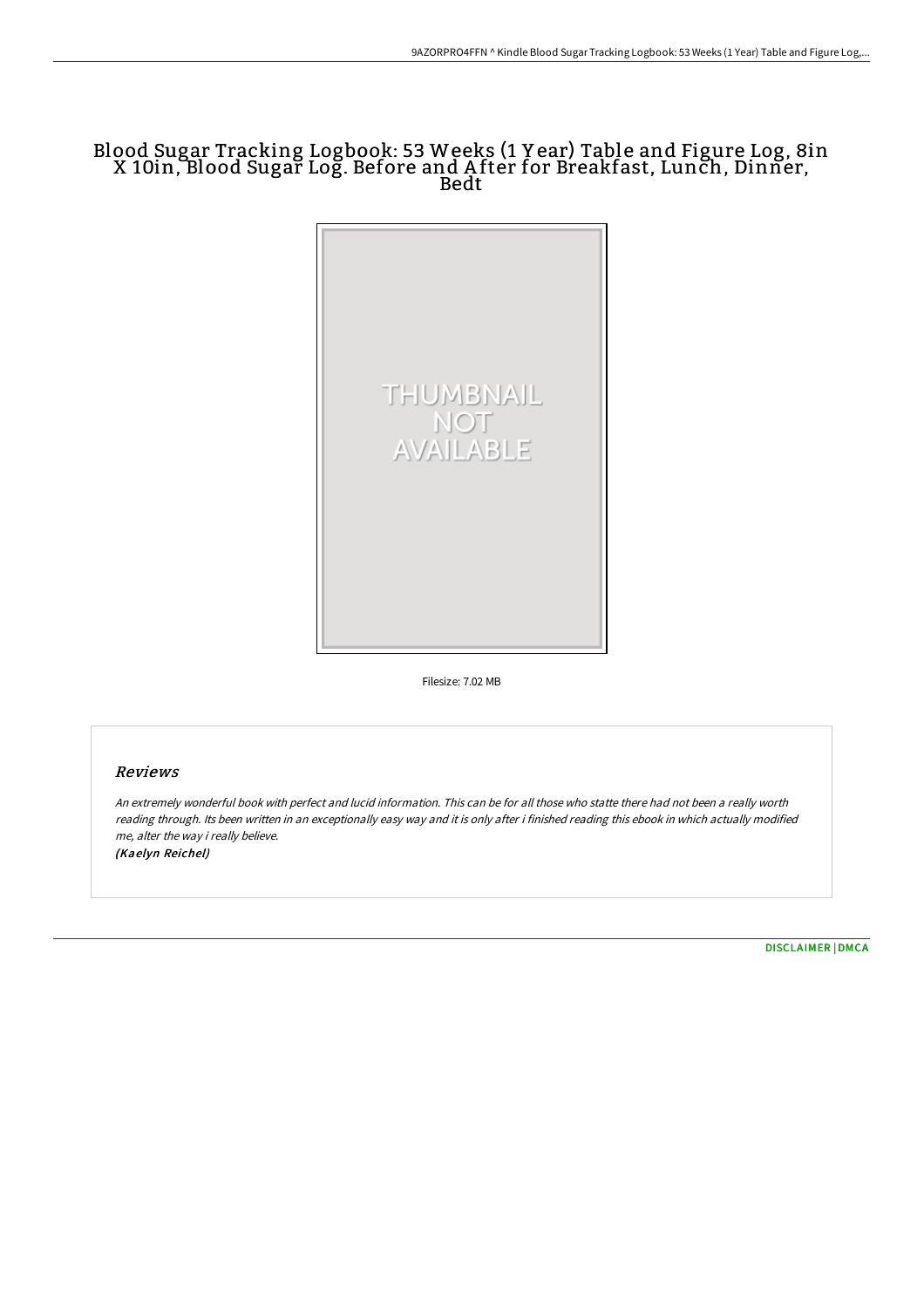### BLOOD SUGAR TRACKING LOGBOOK: 53 WEEKS (1 YEAR) TABLE AND FIGURE LOG, 8IN X 10IN, BLOOD SUGAR LOG. BEFORE AND AFTER FOR BREAKFAST, LUNCH, DINNER, BEDT



Createspace Independent Publishing Platform, 2018. PAP. Condition: New. New Book. Shipped from US within 10 to 14 business days. THIS BOOK IS PRINTED ON DEMAND. Established seller since 2000.

 $\rightarrow$ Read Blood Sugar Tracking Logbook: 53 Weeks (1 Year) Table and Figure Log, 8in X 10in, Blood Sugar Log. Before and After for [Breakfast,](http://albedo.media/blood-sugar-tracking-logbook-53-weeks-1-year-tab.html) Lunch, Dinner, Bedt Online

[Download](http://albedo.media/blood-sugar-tracking-logbook-53-weeks-1-year-tab.html) PDF Blood Sugar Tracking Logbook: 53 Weeks (1 Year) Table and Figure Log, 8in X 10in, Blood Sugar Log. Before and After for Breakfast, Lunch, Dinner, Bedt